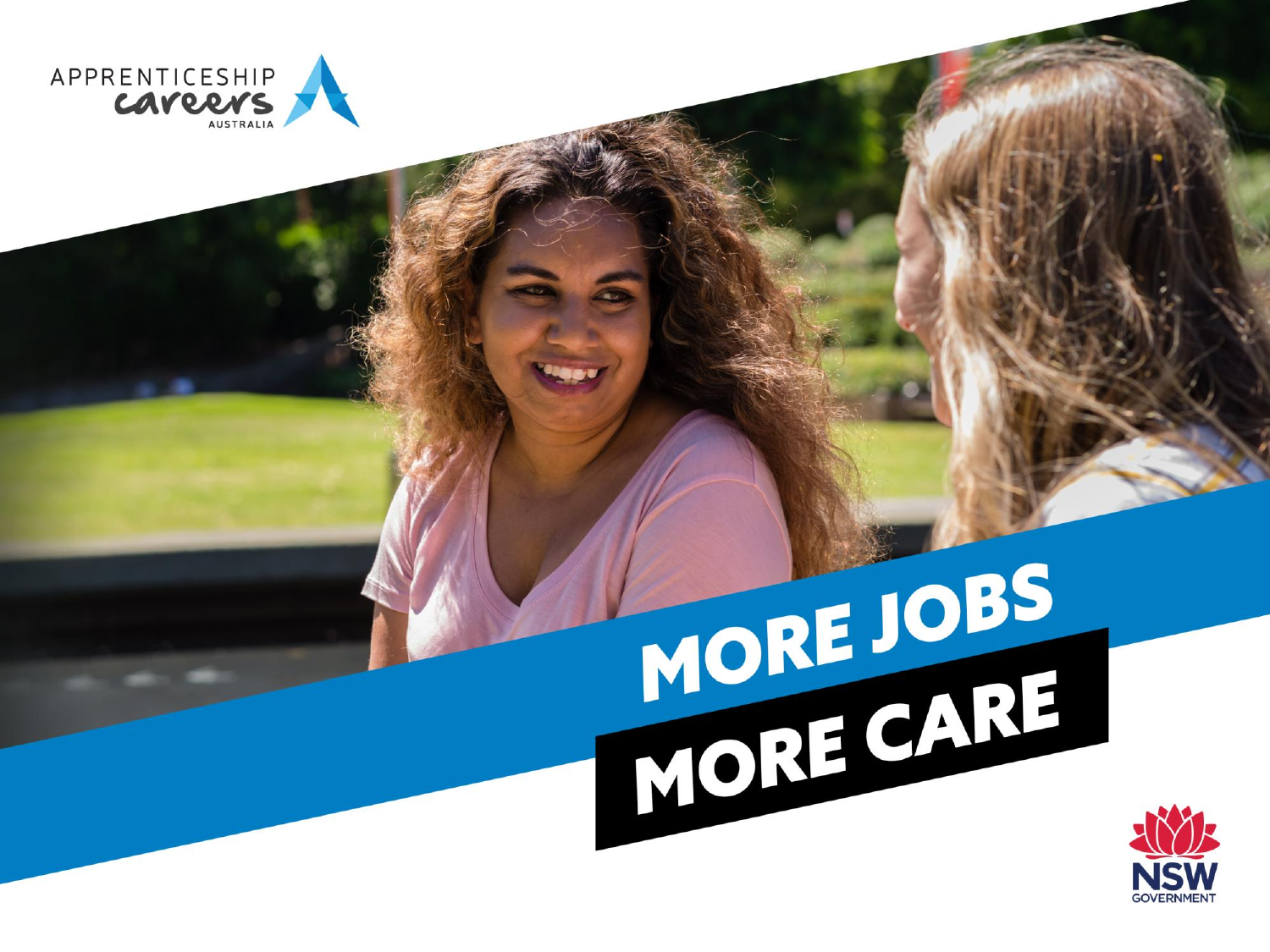



#### *MORE JOBS MORE CARE*

- More Jobs More Care is a NSW Government \$17 million initiative to get more people into a career in disability support.
- More Jobs More Care is needed because there is currently a shortage of skilled workers in the sector and the forecast growth for workers is significant.
- More Jobs More Care will connect people to the sector through information sessions like this, provide free mentoring, training and worker checks that are mandatory for the sector. Then we connect you to real work experience with our industry partners.
- Access to employment may be through traineeships arranged within More Jobs More Care or using the skills and experience you have gained to start working within the sector in a way that suits you.

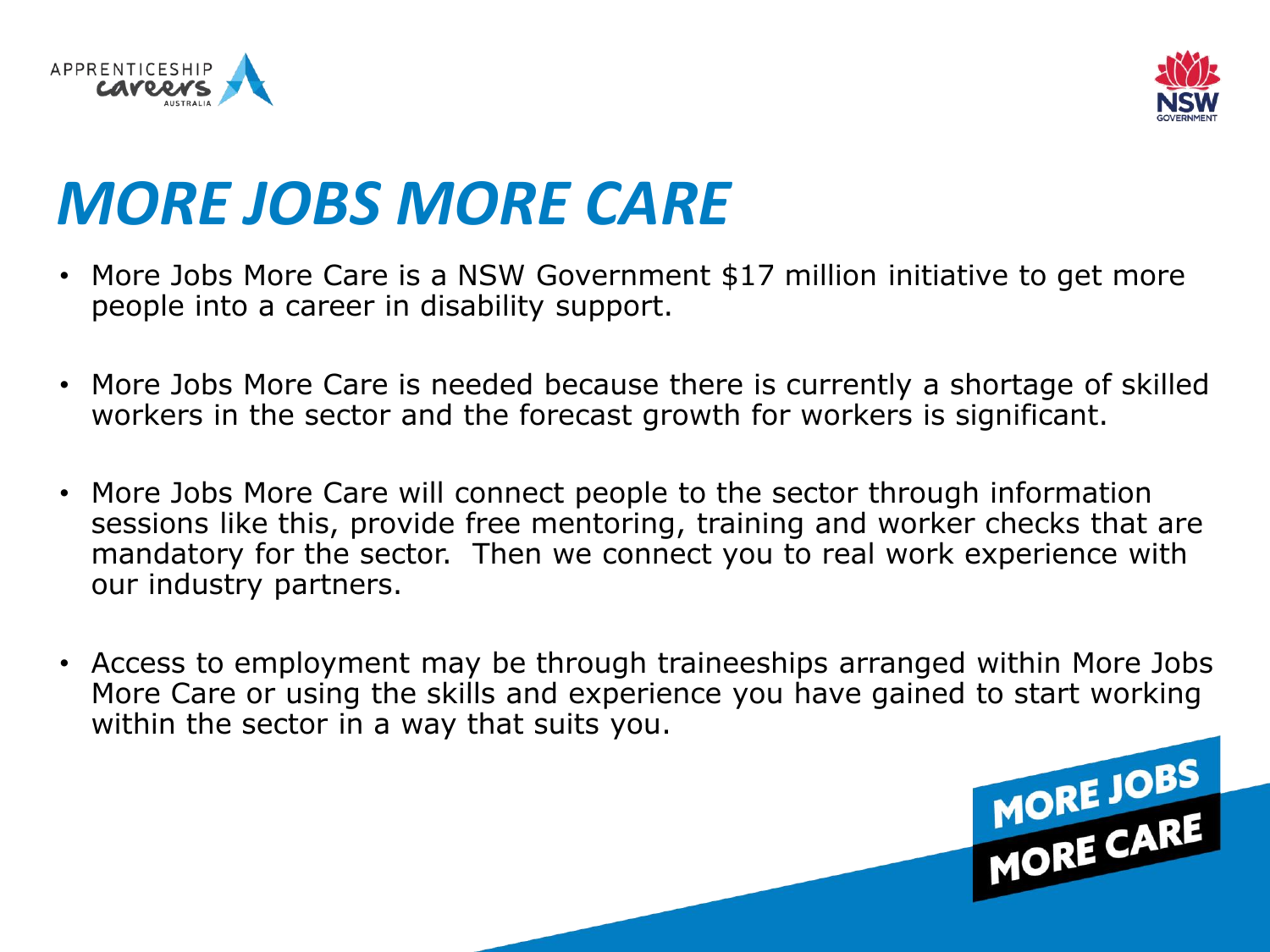



#### *APPRENTICESHIP CAREERS AUSTRALIA*

- Apprenticeship Careers Australia is a group training organisation, owned by Business Australia, which employs apprentices and trainees, it gives them the skills they need to succeed and helps them find employment.
- ACA has been selected the by NSW State Government to deliver the More Jobs More Care program, across the state.

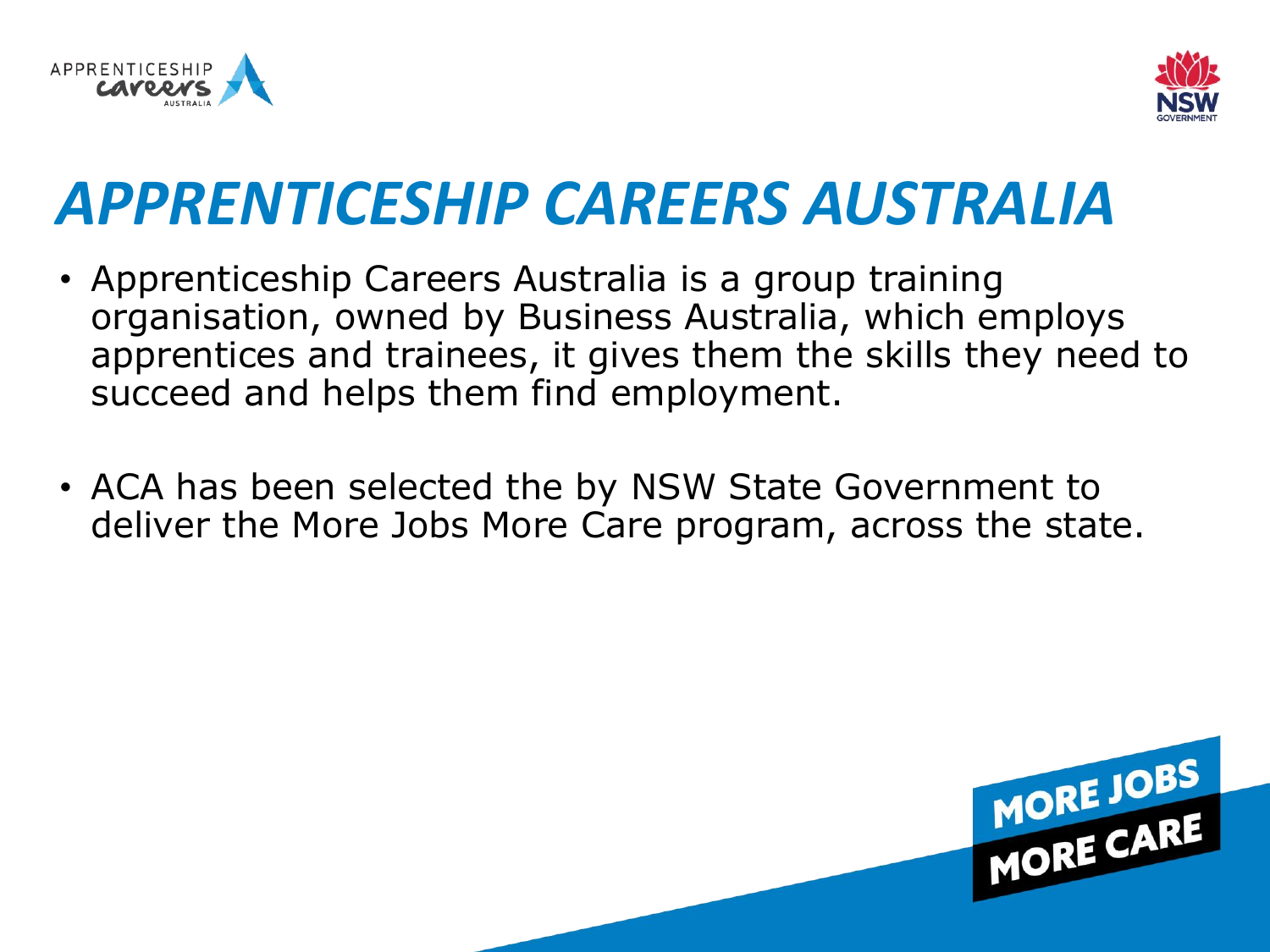



# *WHERE IS MORE JOBS MORE CARE AVAILABLE?*

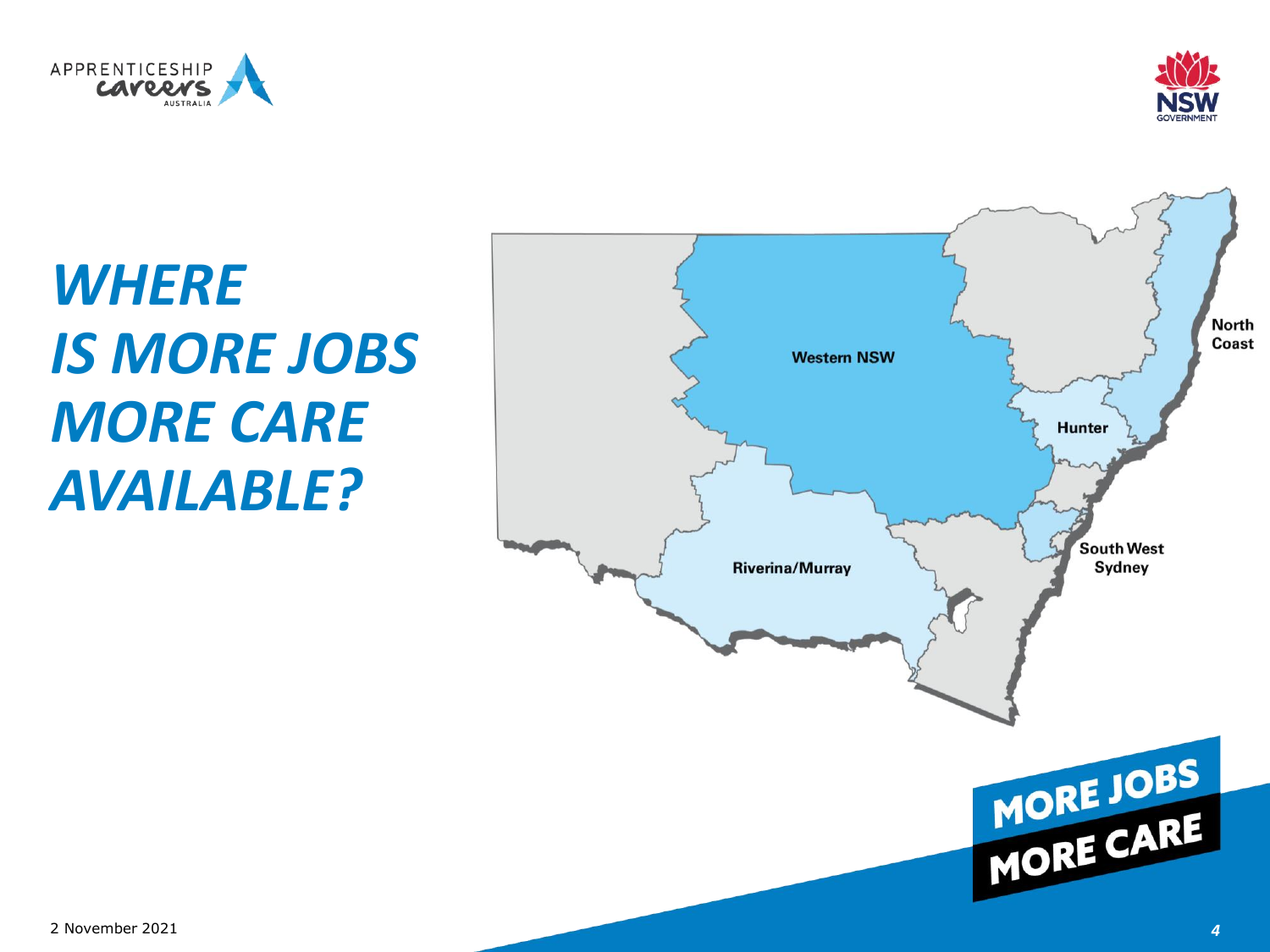



# *WHY MORE JOBS MORE CARE?*

• We give you access to free mandatory checks required by the industry

NDIS Worker Screen Check & Working With Children is a simple process through Services NSW where once paid for, we will reimburse the full cost within 14 days.

Police Checks will be completed with no upfront cost to you.

- We work with you to identify the right path through More Jobs More Care that best suits you based on our innovative recruitment model
- Matching you with the best employer and support the connection through mentoring

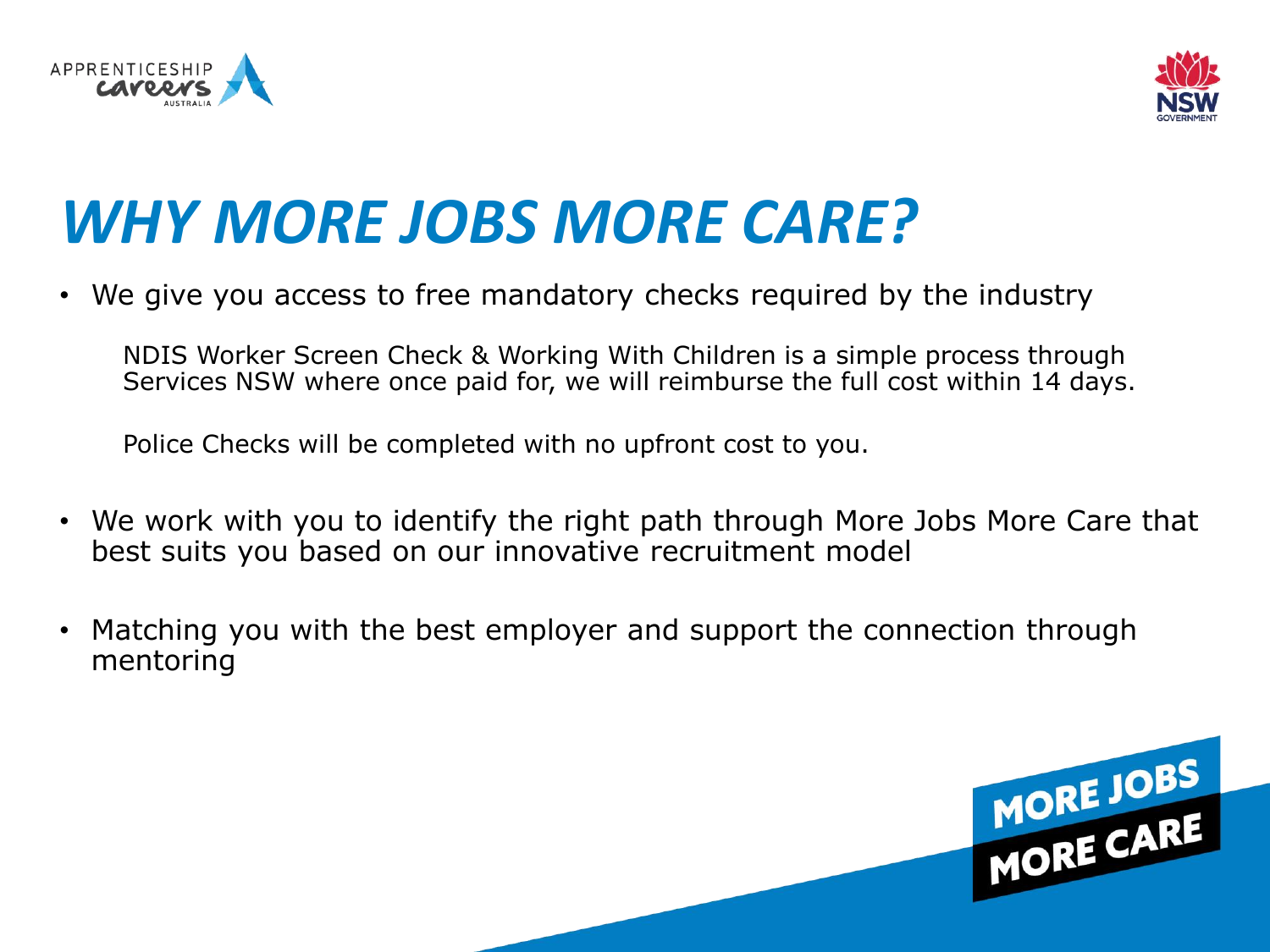





#### **MODEL 2:**

# *WHAT ARE THE TRAINING MODELS?*

#### **MODEL 1:**

Traditional pre-employment program which is scheduled over four weeks

The participant will complete eighteen hours of work experience as part of the course.

Shortened three week pre-employment program with a guaranteed traineeship

Participants enter the course knowing that they have a clear pathway to becoming a qualified (Certificate III accredited) Disability Support Worker.

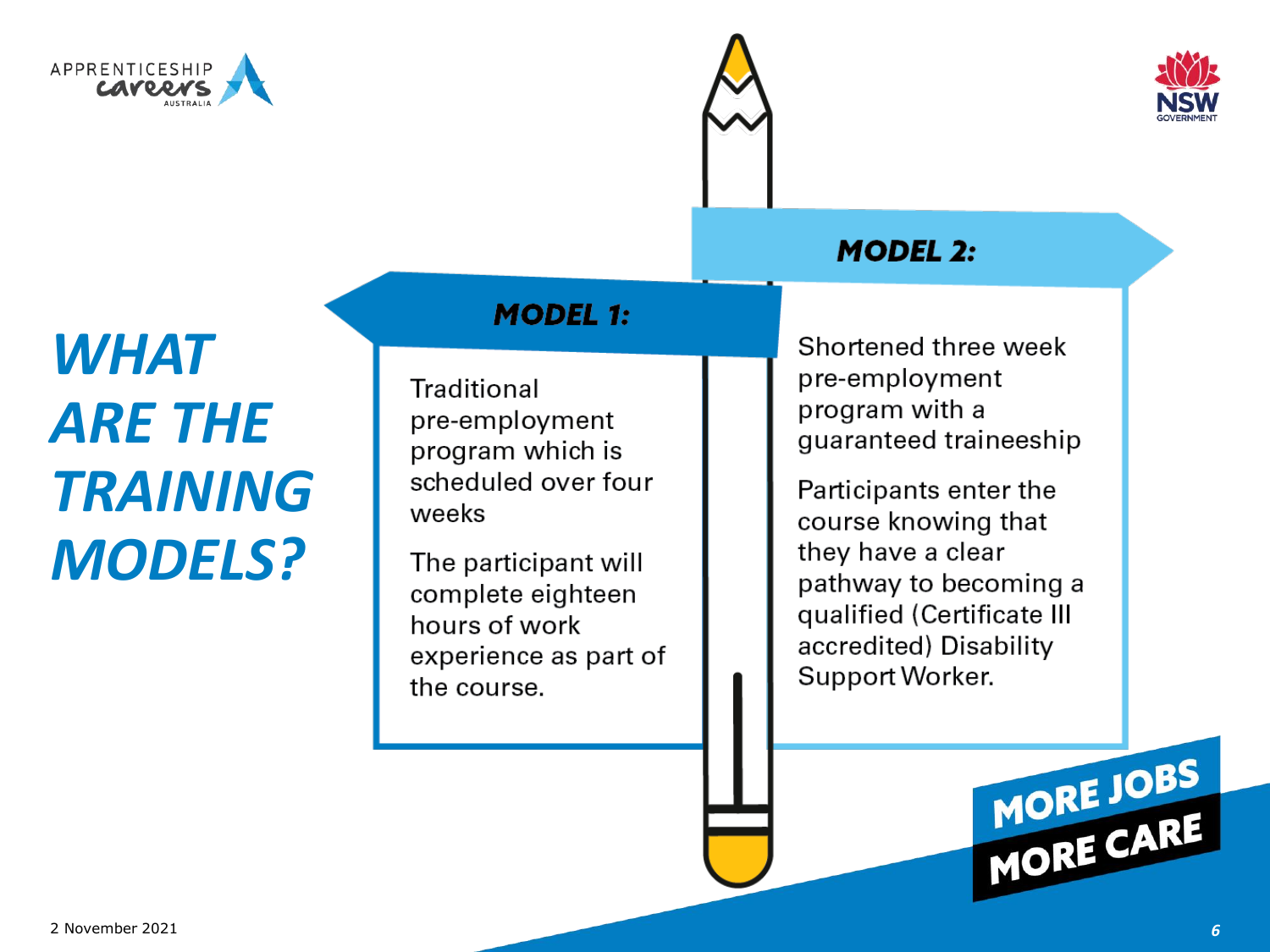



### *WHAT IS A TRAINEESHIP?*

- A traineeship combines working for an employer whilst completing either online, on-the-job or off-the-job training with a Registered Training Organisation (RTO) such as a TAFE or private college.
- The course name for a disability support worker traineeship is Certificate 3 in Individual Support, where you will specialise in disability.
- Traineeships can be part time (minimum 15 hours) or full time.

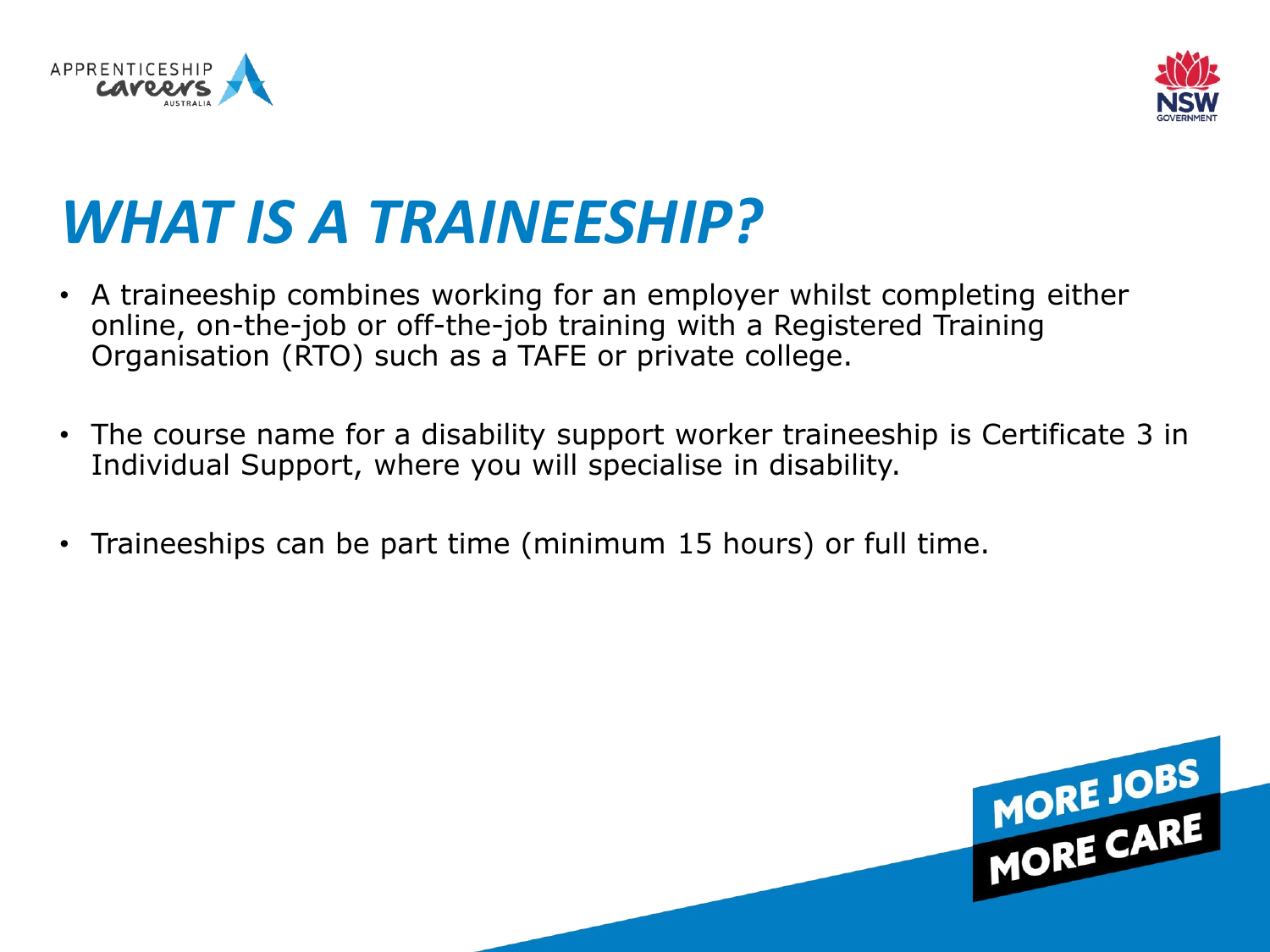





#### **MODULES**

#### *WHAT WILL YOU LEARN?*



**HLTINF01** Comply with Infection control



#### HLTWHS002 Follow safe work practices for direct client care



#### **CHCCOM005**

Communicate and work in health or community services



**HLTAID003** Provide First Aid



CHCCCS015 Provide Individualised Support

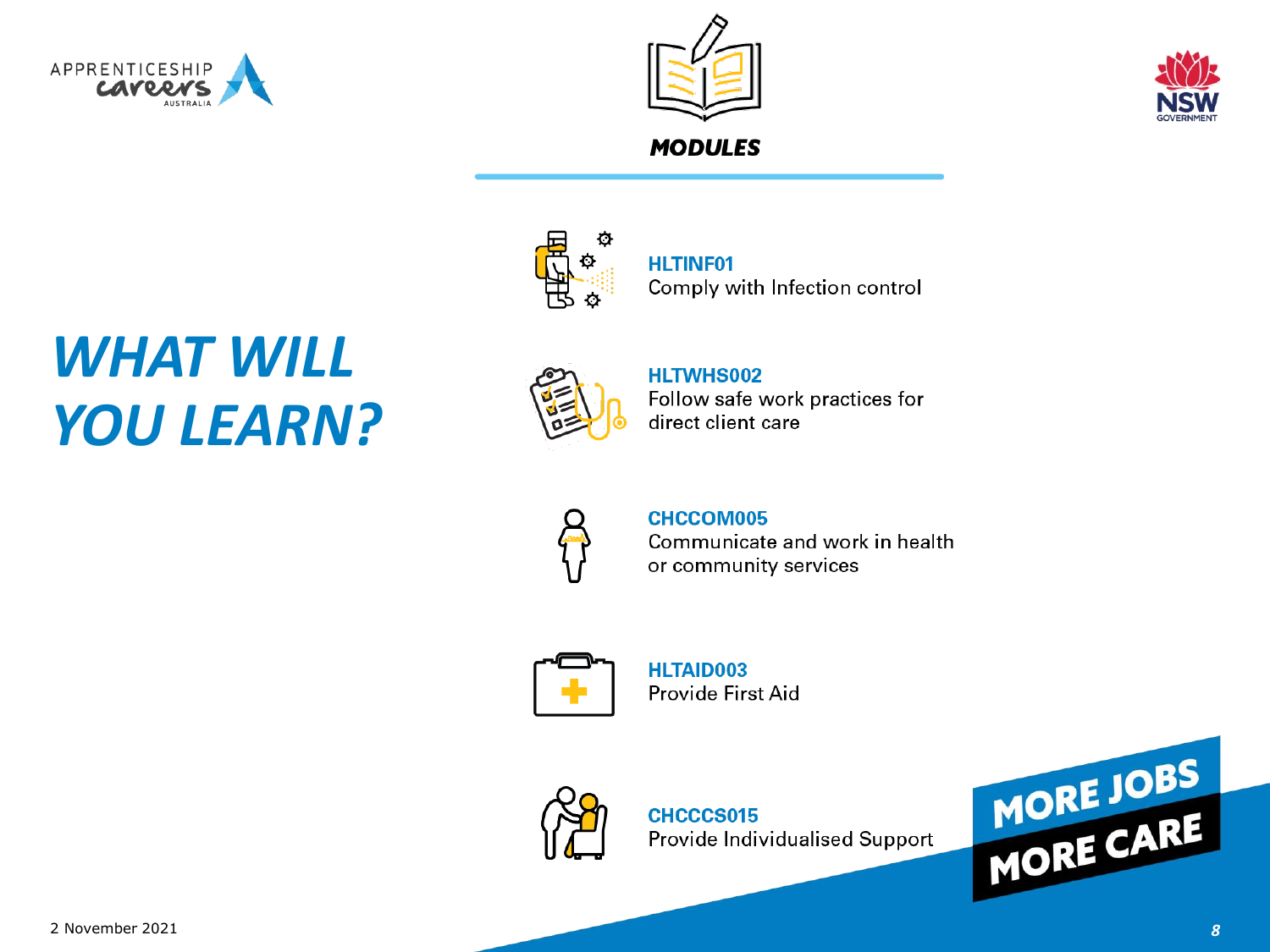



### *HOW WILL I BE SUPPORTED*

- We have an experienced team of Work Experience Liaison Officers and Mentors to support you every step of the way.
- Once in employment you will access 6 months of mentoring support.
- You will also receive up to 20 hours of 'buddy' shifts provided by your employer to assist with you settling into the industry… these shifts are funded to your employer through More Jobs More Care.

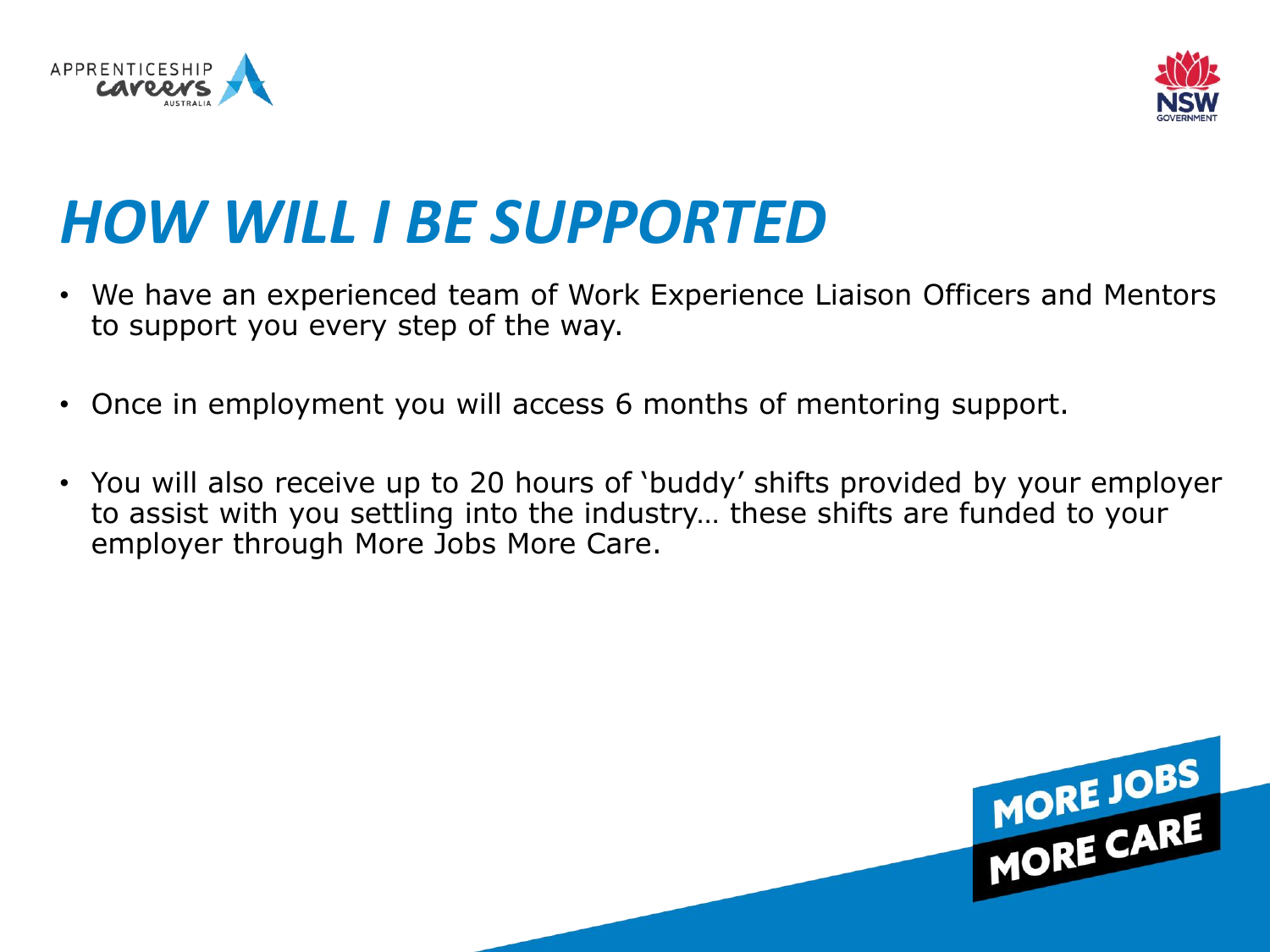



#### *HOW CAN I ACCESS LEARNING & WORK EXPERIENCE?*

- Learning can be access through face to face or online classrooms. We are working with our RTO partners to assist with ensuring we are finding solutions for everyone.
- People with Disability need access to support 24/7, therefore there is potential for work experience with that level of flexibility.

The goal with learning and accessing work is ensuring your talking to the More Jobs More Care about what works for you! From there we will do our best to come up with a solution that suits your needs.

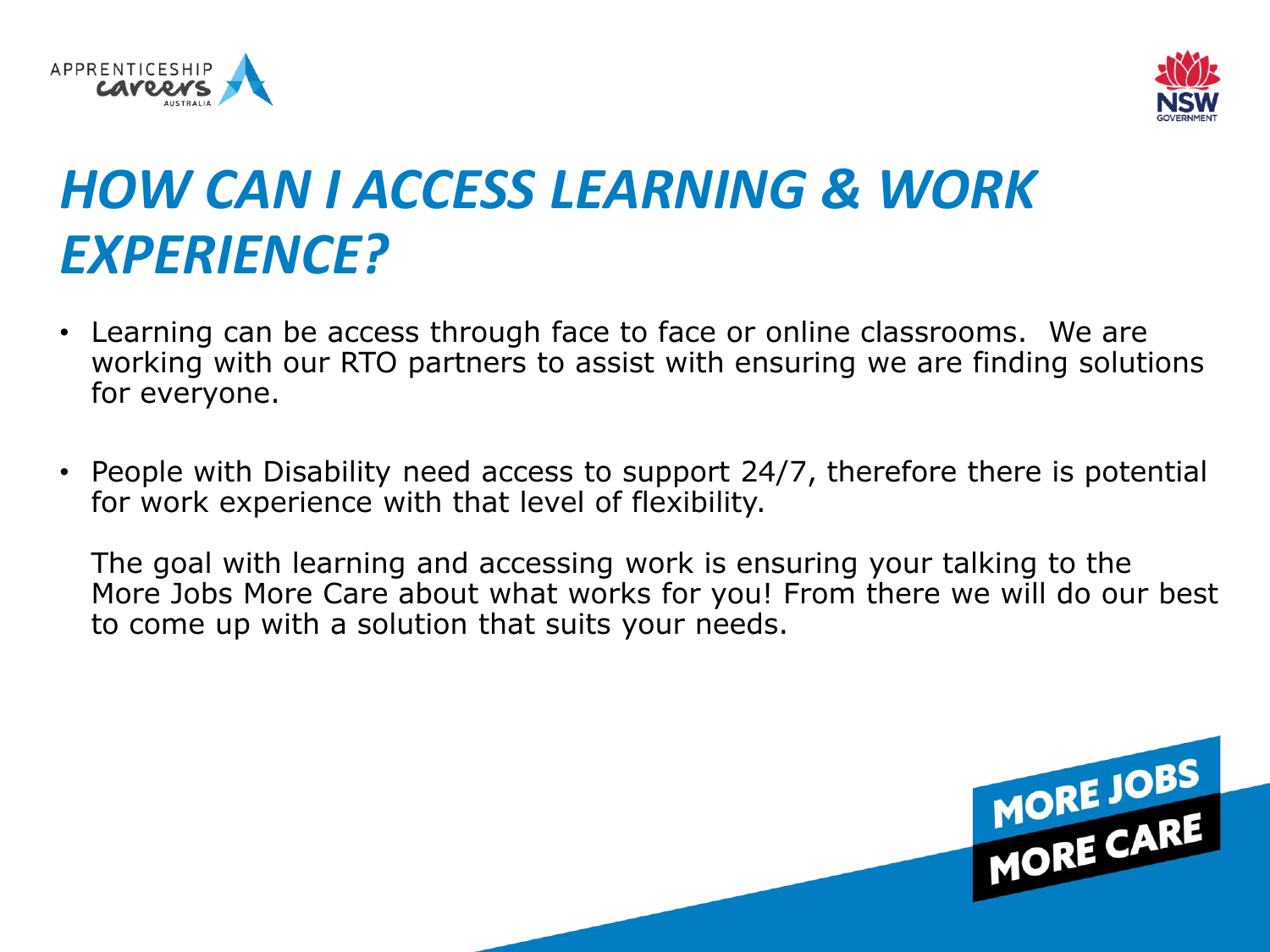



#### *WHERE IS DISABILITY SUPPORT WORK UNDERTAKEN?*

- Within a person's home be it a private residence or specialised disability accommodation.
- In community assisting people to access all sorts of social activities and community venues.
- Hours are flexible! People with disability access support to suit their needs so that can be 24/7. So it can fit around family, study, life!!
- Locations are limitless, the NDIS is nation wide so it gives you flexibility to access disability support work wherever you live.

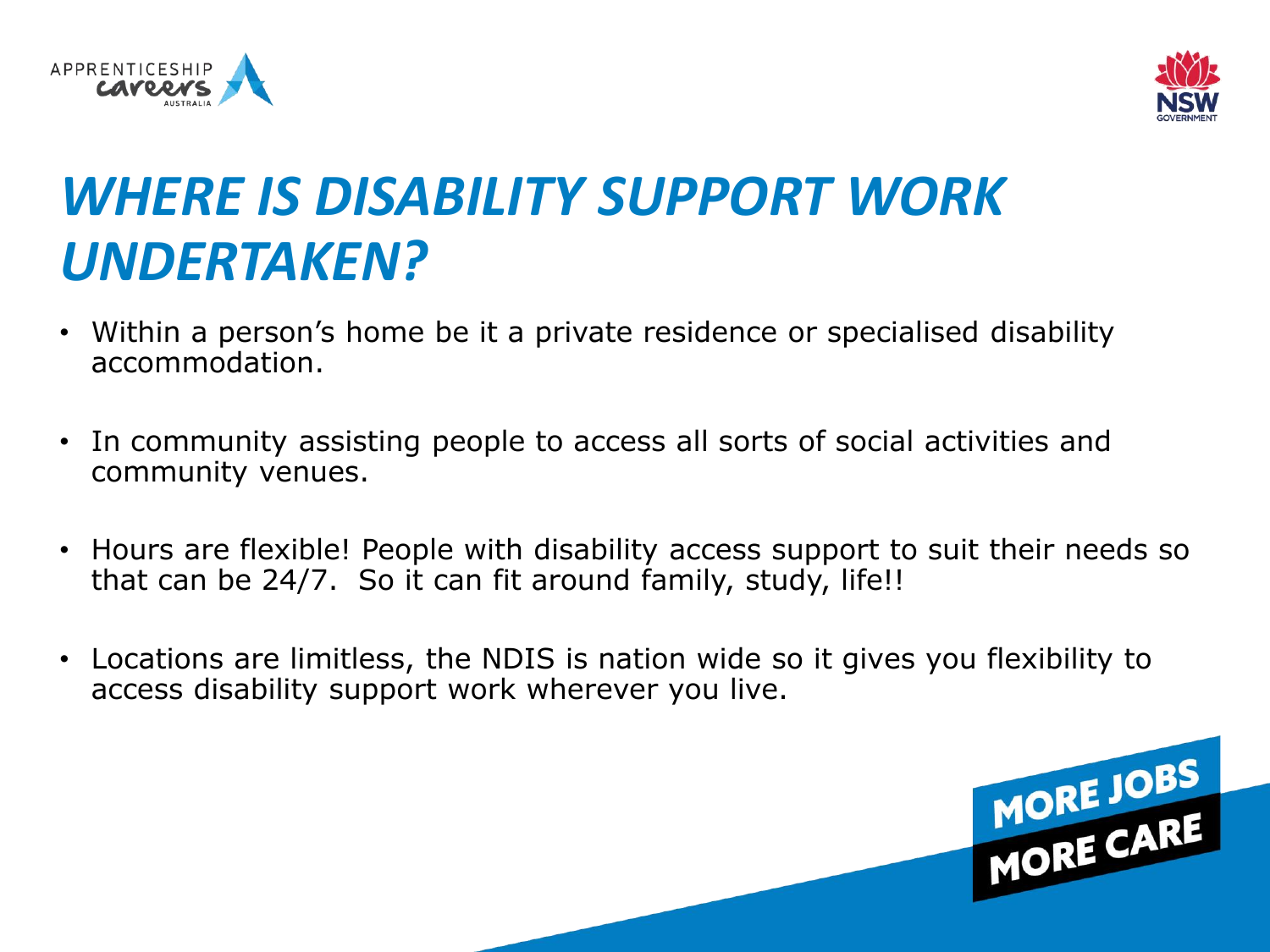



#### *WHERE COULD A CAREER IN THE DISABILITY SECTOR LEAD TO?*

- Within disability support work you can progress to supporting people with complex needs through further skill building.
- There are numerous possibilities of career progress through organisations such as rostering, programmed activities facilitators, case management and management roles.
- You could also explore other linked career pathways such as nursing, allied health specialities.

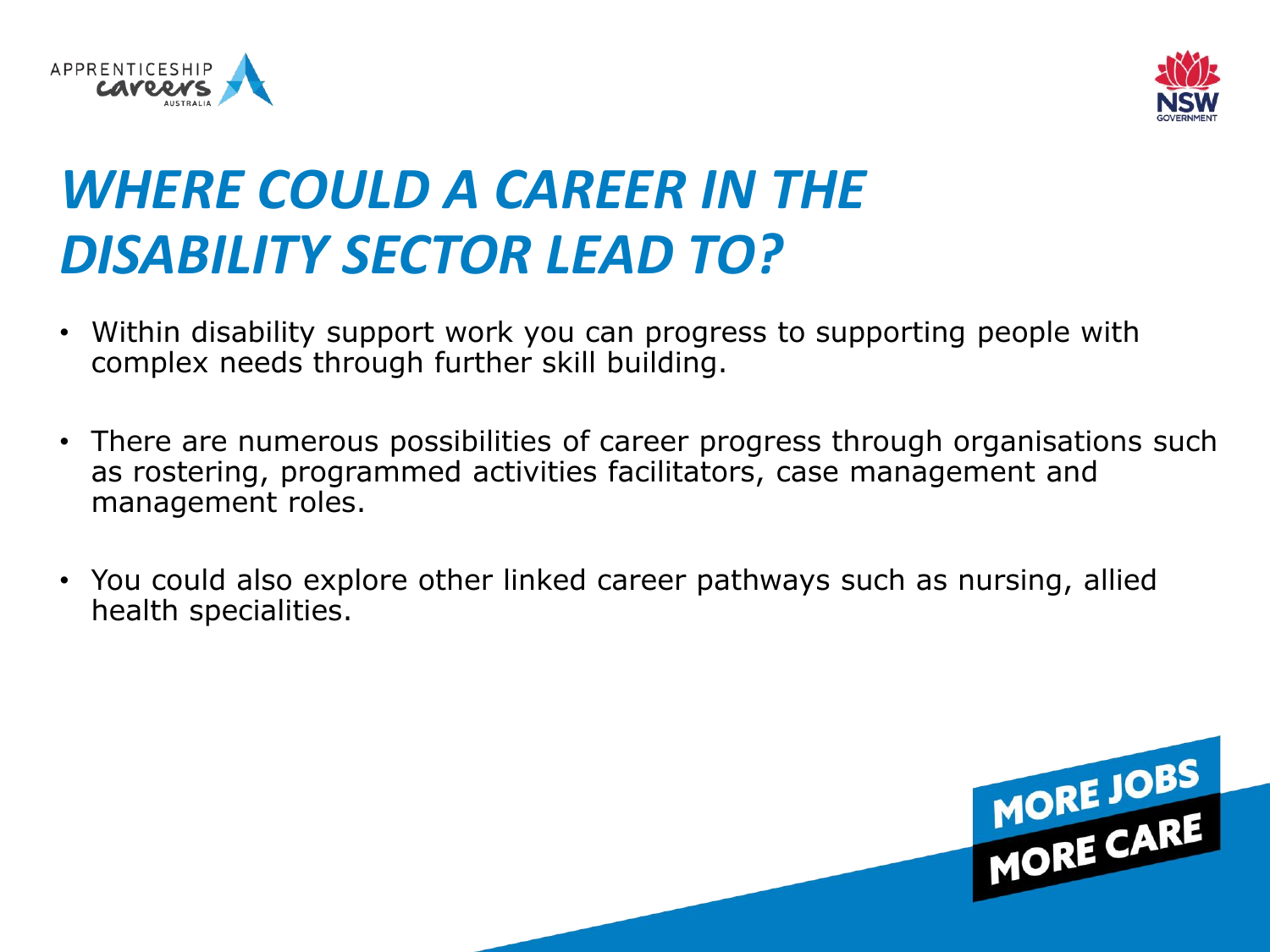



# *WHAT'S IN IT FOR ME*

- Free participation in the program
- Invaluable hands-on experience as a disability support worker
- Mentoring support during the training and ongoing professional development upon commencing work
- Minimum of 4 accredited modules, including a First Aid Certificate, which count towards a Certificate III in Individual Support
- Possibility to continue and complete a Certificate III in Individual Support
- National Police, Working with Children's and NDIS Checks we will cover the cost!
- Many participants will end up with a job once training has been completed
-